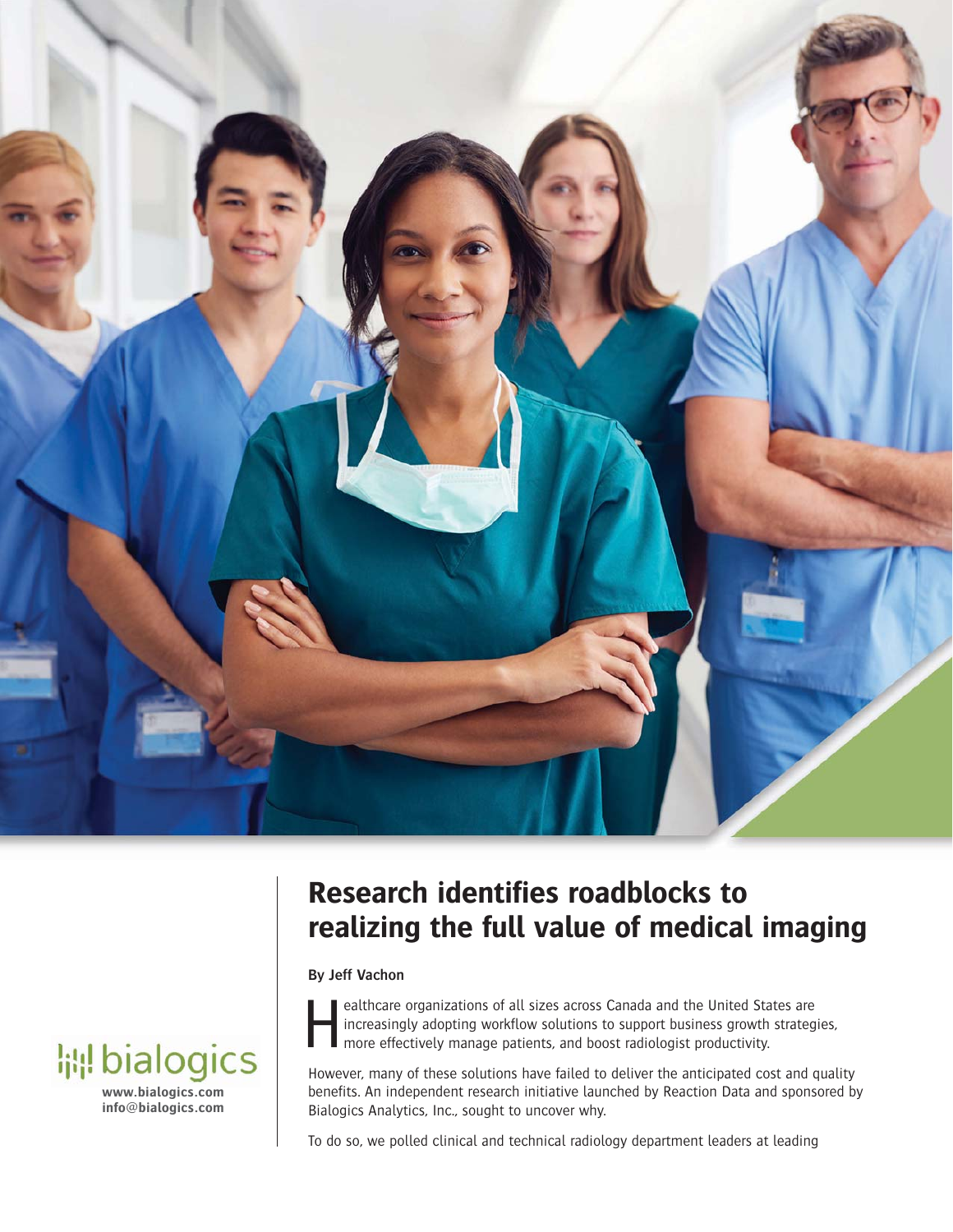healthcare organizations about their current data initiatives, as well as the challenges and barriers to achieving meaningful data use.

#### **Fragmented data silos**

Nearly all survey respondents acknowledged that there is significant value in their medical data, however half believed that they were achieving little to moderate value from it.

One of the primary reasons being that most organizations use several disparate IT systems (e.g. the EMR, RIS, PACS, etc.) and applications across the continuum of care. Therefore, it has become crucial to adopt a comprehensive business and clinical intelligence platform that can consolidate all available data into one place and make better sense of the information generated across imaging systems.

#### **Lack of budget and resources**

90% of respondents noted that they do not currently use a dedicated business intelligence solution in their radiology practices, citing lack of financial resources and internal expertise as a major barrier.

Most respondents noted that they are limited to ad-hoc manual (25%) reporting of technical operations and clinical analysis by single keyword (44%) searches in individual systems, requiring data to be manually collected and compared.

Not only does this require significant time and effort, but it can be limited in scope and accuracy. Furthermore, it was reported that approximately five to 10 full-time equivalent (FTE) resources are required to manage data analytics initiatives under this model, costing healthcare organizations between \$500,000 to \$1 million annually.

#### **How to unlock buried insights**

Healthcare organizations that invest in data analytics are proven to be more efficient and deliver higher quality care. Such a solution must focus on getting the right granularity of data to the right people at the right time and in the right way so that information is relevant, current, and easy to understand.

A solution that leverages natural language processing (NLP), and augmented by machine learning algorithms, has the ability to automatically extract relevant and actionable insights from within the unstructured, narrative text of radiology orders and reports. Such a solution is significantly less expensive than the aforementioned FTEs, and can yield deeper, more accurate, more complete insights much faster than manual or keyword searches.

Most importantly, a successful deployment of advanced analytics not only provides operational analytics but creates the foundation for business and clinical use-cases to provide ongoing process and quality improvement consistent with the evolving demands for optimized radiology workflow, asset utilization, and outcomes.

Ultimately, this research identified a greater need for a medical imaging data management strategy – one that incorporates a vendor agnostic approach to have a single system to incorporate data form any sources into a single homogeneous system to create cross functional analysis and detailed informational insights.

A data platform that supports business intelligence, and incorporates deep learning knowledge through AI machine learning applications as outlined below, can uncover clinical, operational, and financial insights from across disparate workflows and systems, allowing medical imaging practices to transform the way they do business:

• Vendor agnostic interoperable data platform: Look for a platform that can aggregate

**"90% of respondents noted that they do not currently use a dedicated business intelligence solution in their radiology practices, citing lack of financial resources and internal expertise as a major barrier."**

# **www.bialogics.com**

**info@bialogics.com**